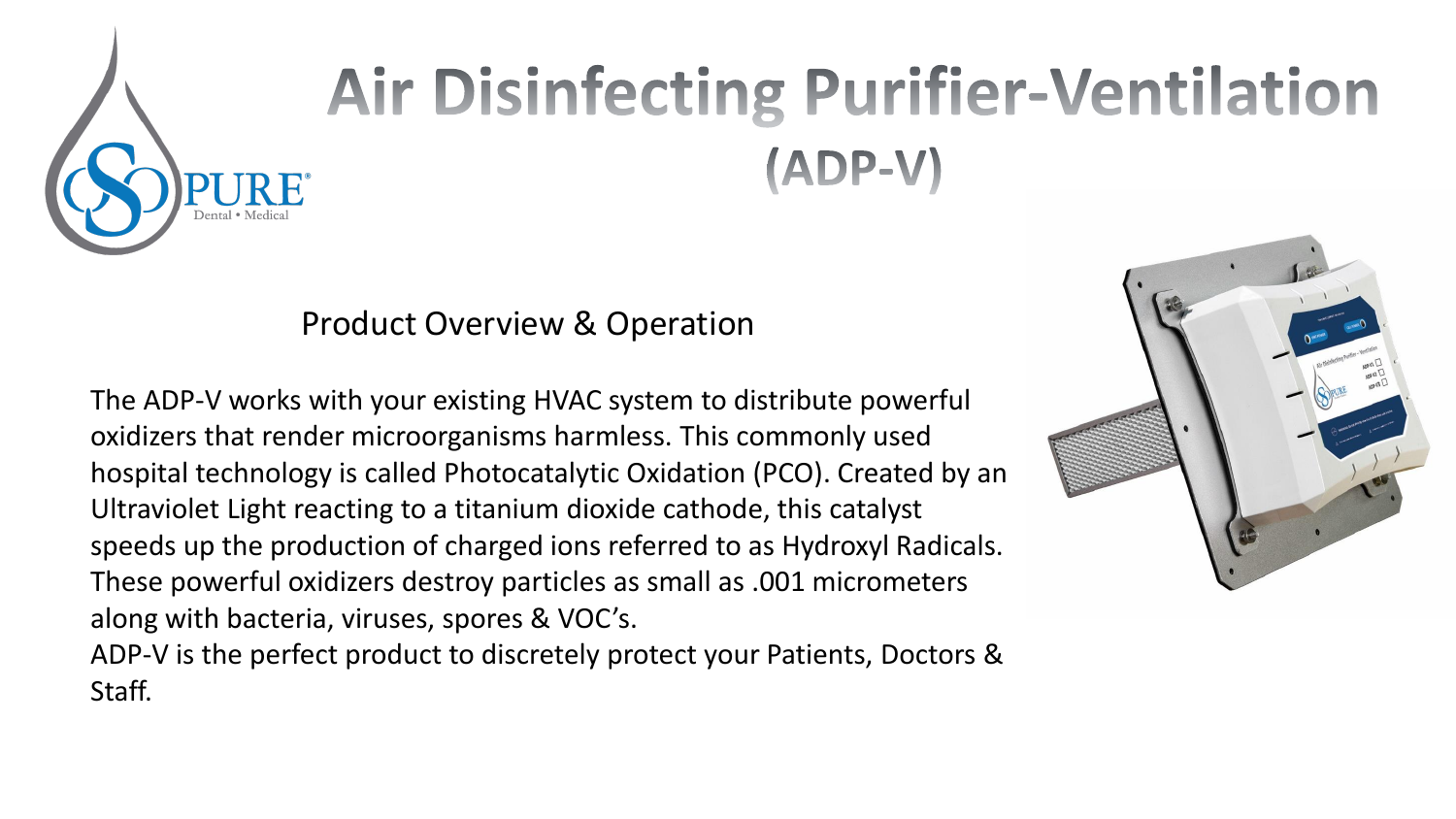

## **Air Disinfecting Purifier-Ventilation**  $(ADP-V)$

#### Features and Benefits:

- Delivers protection to every room in the practice
- Unseen delivery (installs in ductwork)
- Completely noiseless (0 dB)
- Zero maintenance
- Easy annual cell replacement
- Safe for humans & pets.
- Conforms to EPA, OSHA, FDA & NIOSH safety levels

#### Contaminant Removal:

- **Pathogens** 
	- Bacteria & viruses
- Particulates
	- Dust & Allergens
- Volatile Organic Compounds (VOC's)
	- Resins & Epoxies
- Eliminates Odors